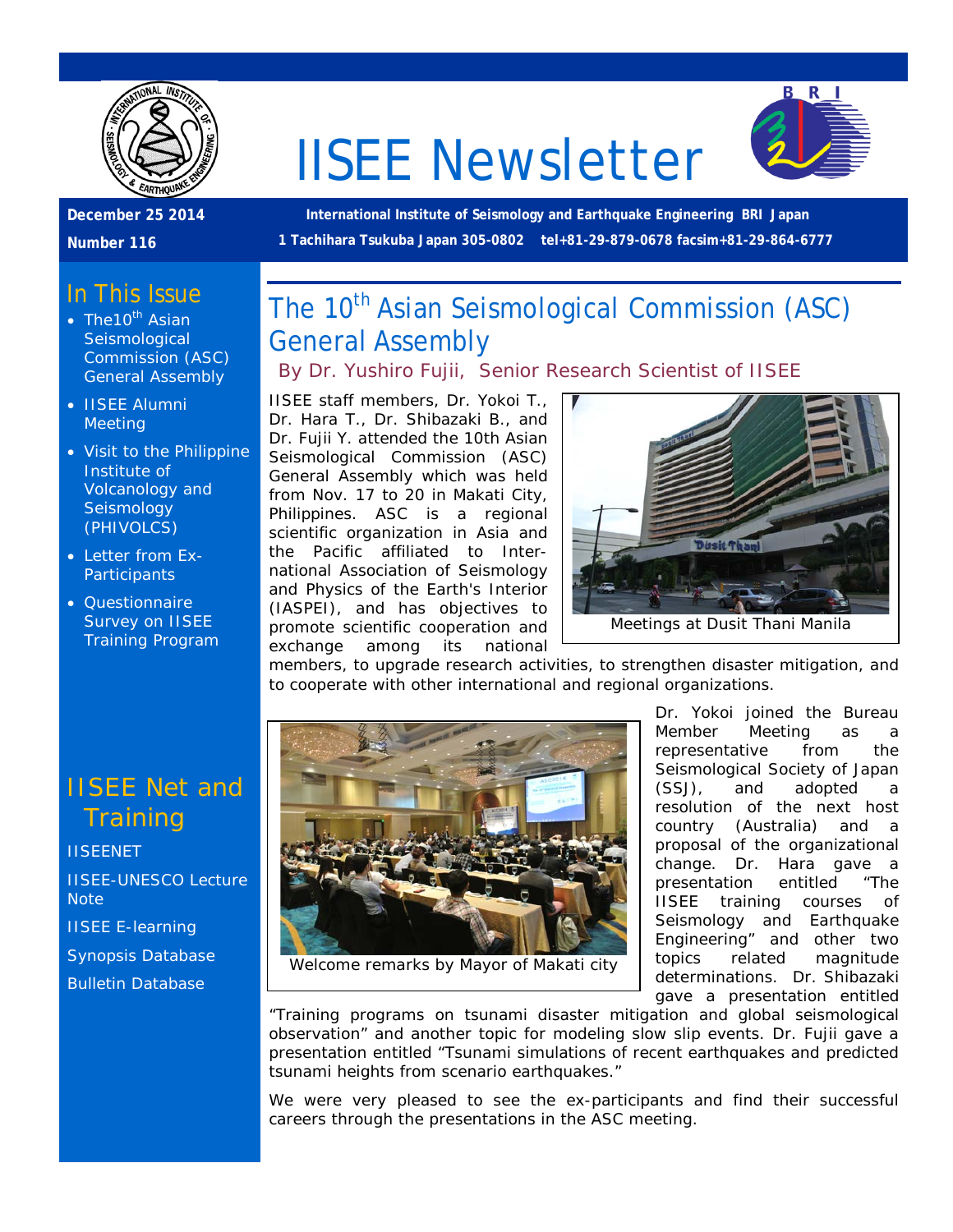#### **Earthquakes**

[The 2011 off the Pacific](http://iisee/special2/20110311tohoku.htm)  [coast of Tohoku](http://iisee/special2/20110311tohoku.htm)  **[Earthquake](http://iisee/special2/20110311tohoku.htm)** 

[Reports of Recent](http://iisee/quakes.htm)  **[Earthquakes](http://iisee/quakes.htm)** 

[Utsu Catalog](http://iisee/utsu/index_eng.html)

[Earthquake Catalog](http://iisee/eqcat/Top_page_en.htm)

# **Call for Papers**

IISEE Bulletin is now accepting submissions of papers for the seismology, earthquake engineering, and tsunami. Developing countries are targeted, but are not limited.

Your original papers will be reviewed by the editorial members and some experts.

NO submission fee is need.

Try to challenge!!





Munkhsaikhan from Mongolia (2005-2006 Seismology Course)



Sugeng from Indonesia (2006-2007 Tsunami Disaster Mitigation Course)



Tatok from Indonesia (2011-2012 Tsunami Disaster Mitigation Course)



Right: Dr. Laura Kong (Director, International Tsunami Information Center, UNESCO) Left: Joan from Philippines (2003- 2004, 2009-2010 Seismology Course)

# IISEE Alumni Meeting

#### *By Dr. Bunichiro Shibazaki, Chief Research Scientist of IISEE*

The IISEE alumni meeting was held from 19:00 to 21:00 on 20th Nov. at a restaurant in Greenbelt, Makaty City with the support of the Philippine exparticipants, Ms. Joan, Ms. Myleen, Mr. Julius and Mr. Lito as the first alumni meeting in the Philippines. A total of 24 people attended the meeting, of which 16 were ex-participants, two were present lecturers, Dr. Hiroshi INOUE (National Research Institute for Earth Science and Disaster Prevention) and Dr. Yuzo ISHIKAWA (National Institute of Advanced Industrial Science and Technology), two were previous lecturers, Dr. Laura Kong (Director, International Tsunami Information Center, UNESCO) and Dr. Yoshihiro KINUGASA (Professor Emeritus, Tokyo Institute of Technology), and four others



were IISEE staff.

In the meeting, subjects of conversation covered the memory of ex-participants while they attended the IISEE courses and their recent activities. We received such comment as "IISEE is a unique organization with a long history and its training courses should be continued in future". IISEE staff members were encouraged by learning the recent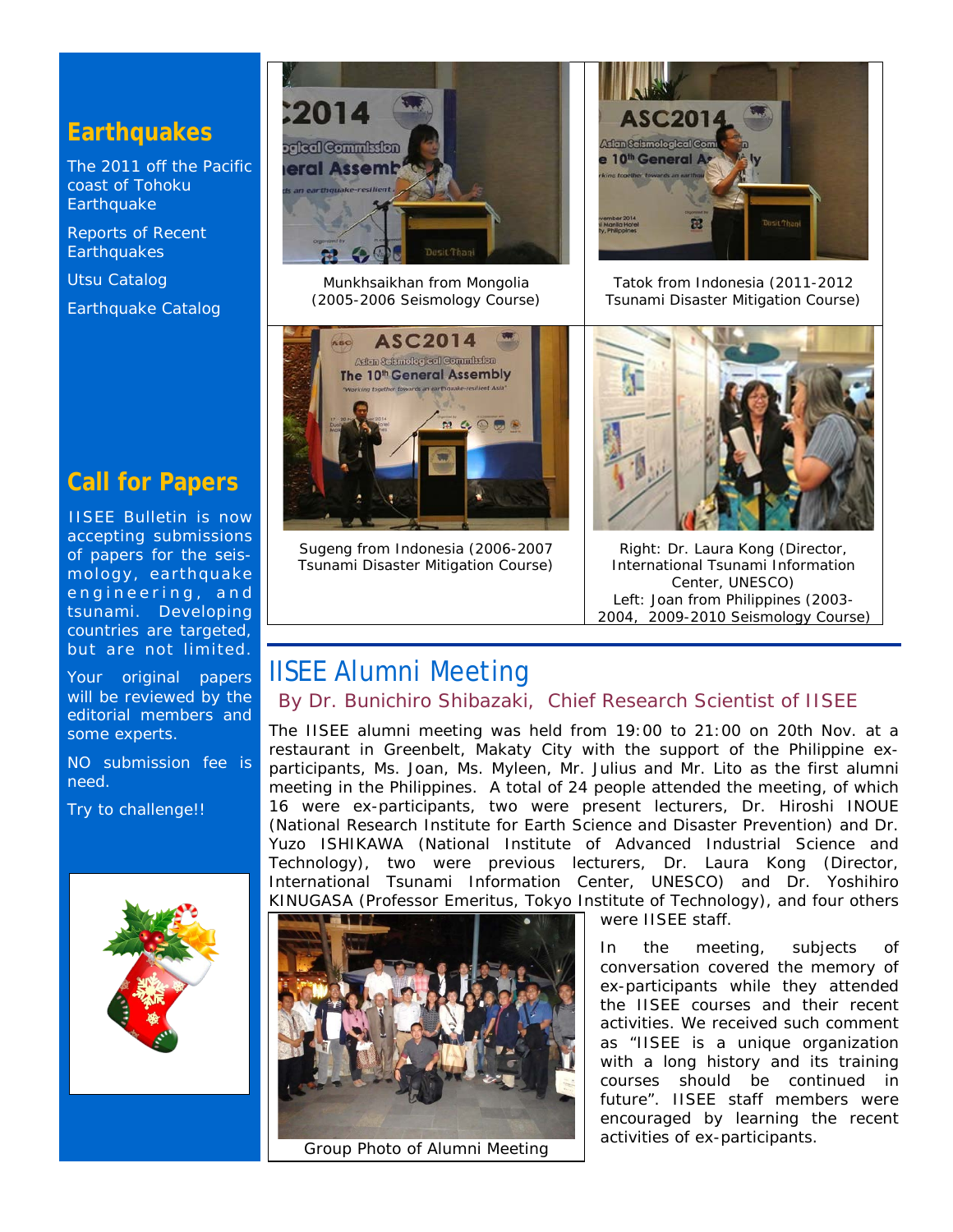

Enjoy, Now

# Visit to the Philippine Institute of Volcanology and Seismology (PHIVOLCS)

*By Dr. Tatsuhiko Hara, Chief Research Scientist of IISEE*

We visited the Philippine Institute of Volcanology and Seismology (PHIVOLCS) in Quezon City in the morning of 21st Nov. At first, Mr. Narciso F. Diongzon (1992-1993 Seismology course) explained the history, organization, seismic observation network and seismic monitoring of PHIVOLCS. Next, Director of PHIVOCLS, Dr. Renato U. Solidum Jr, expressed his expectation for the IISEE training and his intention to send their researchers to the training program continuously.

Then, PHIVOLCS staff introduced their seismic observation system, estimating system of source mechanism, tsunami database, seismic intensity observation network and tsunami monitoring system. Furthermore, we were given the explanation of their educational and outreach activities as well as monitoring system of volcanos. It was very useful for us to visit PHIVOLCS and understand their progress in the seismic observation and tsunami warning system in order to conduct the IISEE training.

#### **Contact Us**

The IISEE Newsletter is intended to act as a go-between for IISEE and ex-participants.

We encourage you to contribute a report and an article to this newsletter. Please let us know your current activities in your countries.

We also welcome your co-workers and friends to register our mailing list.

iiseenews@kenken.go.jp [http://iisee.kenken.go.jp](http://iisee.kenken.go.jp/)

# **Back Numbers**

[http://iisee.kenken.go.jp/](http://iisee.kenken.go.jp/nldb/) [nldb/](http://iisee.kenken.go.jp/nldb/)







Group Photo with Director of PHIVOLCS, Mr.Renato U. Solidum Jr. (Dr.Yokoi's right side)

# Letter from Ex-Participants<sup>®</sup>

✉*Mr. Sithipat PALANANDANA Structural and Earthquake engineer, Department Public Works and Town & Country Planning, Ministry of Interior, Thailand (Thailand, Earthquake Engineering course, 2007-2008)*

Mr. Palanandana says that what he learned from BRI has been really useful for his career as a structural/earthquake engineer at Public Works Department especially after an unprecedented 6.2 earthquake hit Chiangrai, northern Thailand province, on May 5th. He went to observe the damage caused by the tremor and had to come up with repair guidelines for the repairable buildings, temples and houses. His department is now aware of the importance of building retrofitting to get structures ready for the future earthquake. He is disappointed that no Thai participant is found in the IISEE list for a long time. He hopes that one of his fellow colleagues would have such great opportunity to apply for such a terrific course at BRI in the near future again.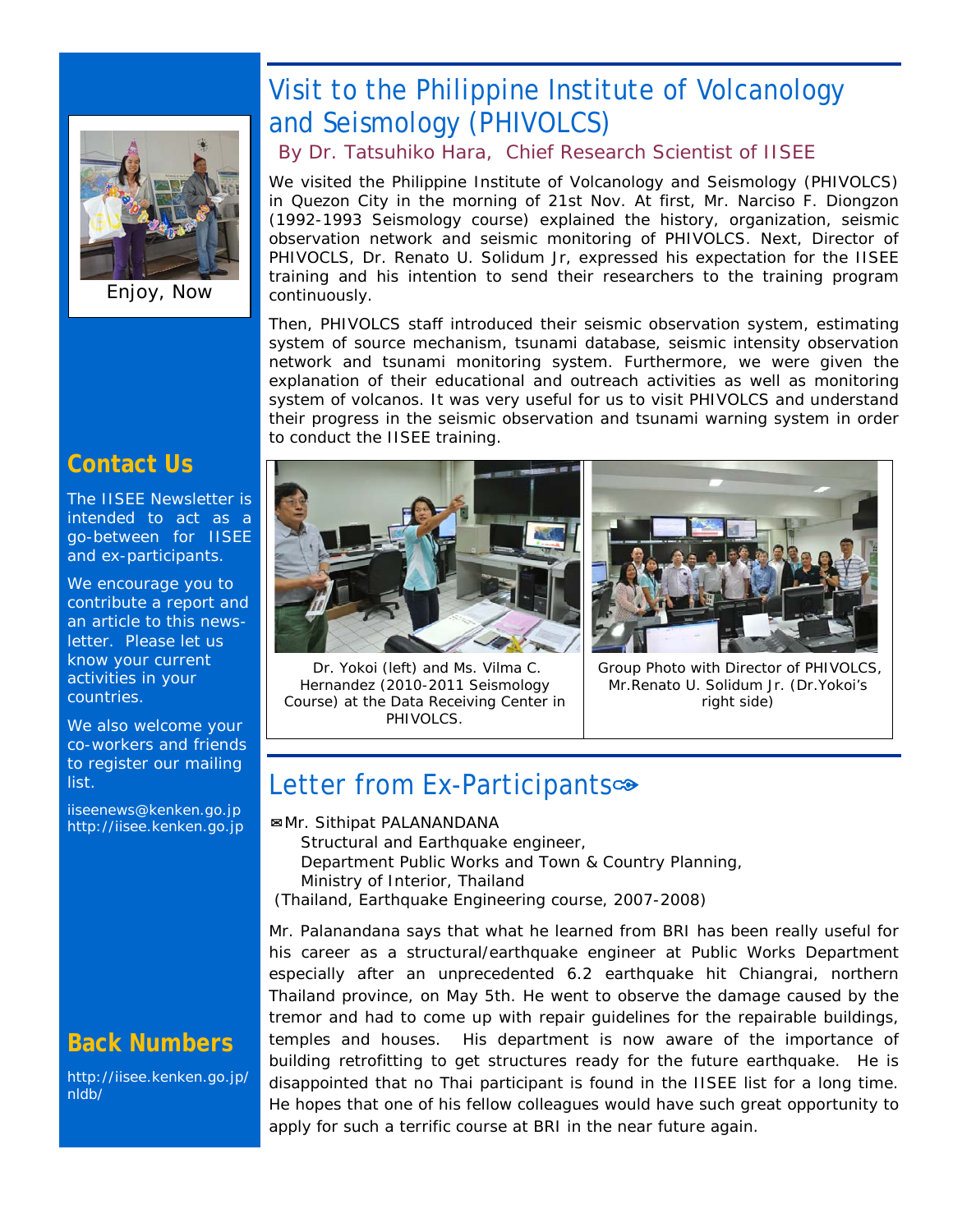# **Questionnaire Survey on IISEE Training Program**

#### ・*Survey Period*: July - August, 2014

- ・*Target Ex-participants*: 861 excluding deceased and unregistered their e-mail addresses from 1,618(Actually 1,485, after counting a repeated participant as an ex-participant)
- ・*Survey Purpose*: To study accomplishments and prospects of IISEE training program by following 4 points quantitatively
	- ①Whether or not they are/were offered an opportunity to make use of training experience/skill
	- ②What kind of area they involve/involved
	- ③Whether or not the training program is/was useful for their work
	- ④Whether or not they expect this training program in the future
- ・*Survey Method*: by e-mail
- ・*Number of Responses*: 327 (The rate of responses is 38%)

①Do you (or did you) work in line with the training fields which you have joined in IISEE such as seismology, earthquake engineering, and/or tsunami disaster mitigation?



Contents Numbers Ex-participants 1,618 Ex-participants (counting a repeated participants as one participant) 1,485 Deceased 75 Ex-participants without mail address | 549 Ex-participants with mail address | 861 Respondents 327

②What is the type of organization you are/were involved in? (391 replies included plural answers.)



①90% participants engaged in business related to the fields of seismology, earthquake engineering and tsunami disaster mitigation in their countries after training program. It is clear that IISEE's goal of human development in those areas is achieved.

② Some engage/engaged plural jobs. Half of them involve/involved in central governments. It means they are/were in the posts where they can/could devote to the governmental policies directly. The second party is in universities. In some countries, a university plays a role as a leading professional party as well as an educational party.